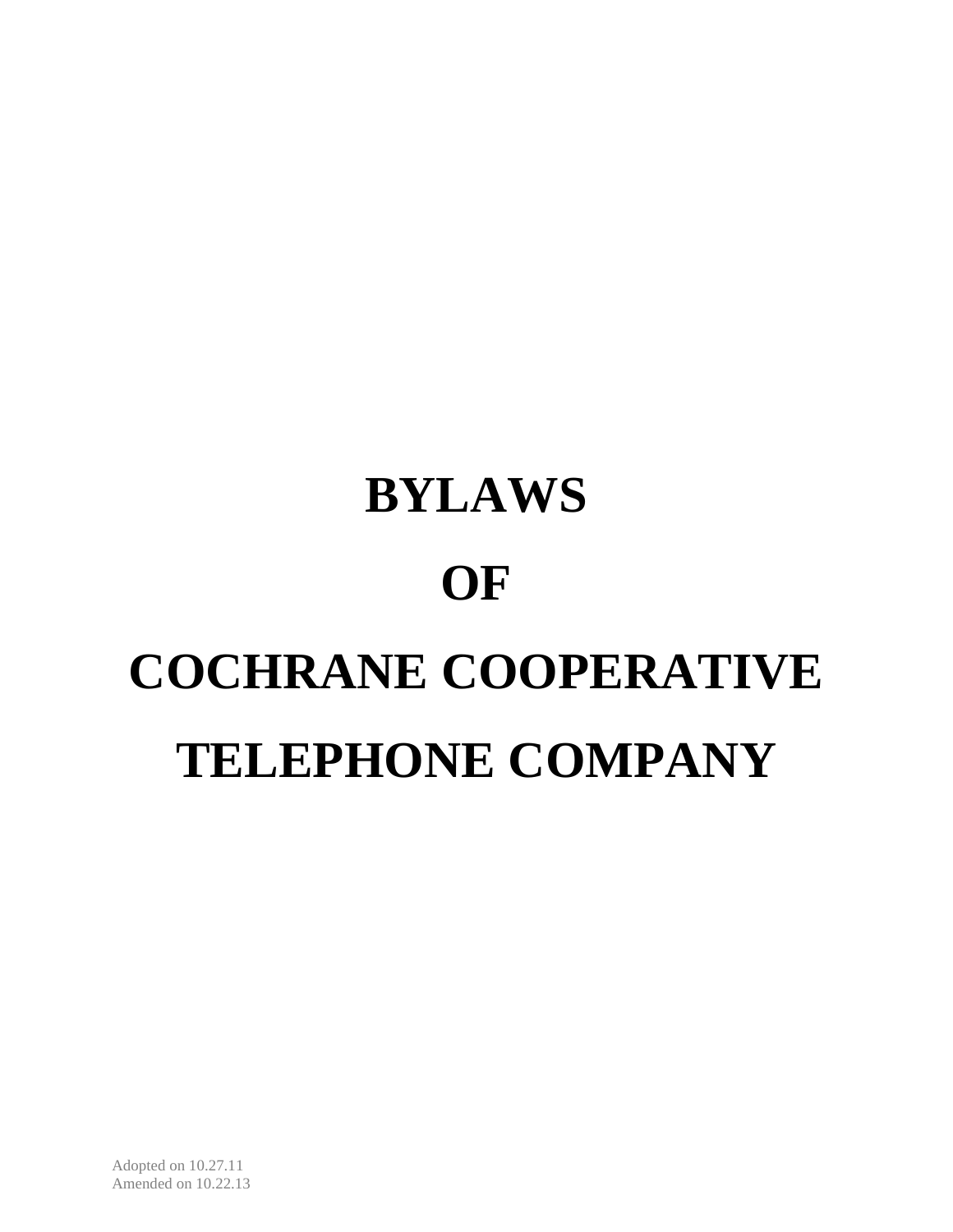# **ARTICLE I**

## **MEMBERSHIP**

SECTION 1. **Requirements for Membership**. Any person, firm, association, corporation, partnership, limited liability company or municipal body will become a member of the Cochrane Cooperative Telephone Company (hereinafter called the "Cooperative") upon receipt of retail telephone or other communication services from the Cooperative. No member may hold more than one membership in the Cooperative, and no membership in the Cooperative shall be transferable, except as provided in these bylaws. The board will determine under rules of general application the types and amounts of revenue streams and the types and amounts of patronage required for membership in the Cooperative. No person, firm, association, corporation, limited liability company, partnership or other business entity or municipal body that sells services similar or the same as the services sold by the Cooperative may become a member of the Cooperative.

SECTION 2. **Joint Membership**. Any two or more persons may be accepted for joint membership, subject to their compliance with the requirements set forth in these bylaws or in any rules or policies established by the board of directors. A joint membership is considered one membership and shall be entitled to only one vote as a member. The term "member" as used in these bylaws includes persons holding a joint membership and any provisions relating to the rights and liabilities of membership shall apply to the holders of a joint membership.

SECTION 3. **Termination of Membership**. Any member may withdraw from membership upon compliance with such uniform terms and conditions as the board may prescribe. The board may, by the affirmative vote of not less than two-thirds of all the members of the board, expel any member who fails to comply with any of the provisions of the articles of incorporation, bylaws, or rules and regulations adopted by the board, but only if such member shall have been given written notice by the Cooperative that such failure makes them liable to expulsion and such failure shall have continued for at least ten days after such notice was given. Any expelled member may be reinstated by vote of the board or by vote of the members at any annual or special meeting. Upon the withdrawal, death, cessation of existence or expulsion of a member or if the member ceases to receive services from the Cooperative, the membership of such member shall terminate. Termination of membership in any manner shall not release a member or the member's estate from any debts due the Cooperative.

# **ARTICLE II**

## **RIGHTS AND LIABILITIES OF MEMBERS**

SECTION 1. **Non-Liability for Debts of the Cooperative**. The private property of the members shall be exempt from execution or other liability for the debts of the Cooperative and no member shall be liable or responsible for any debts or liabilities of the Cooperative.

SECTION 2. **Property Interest of Members Upon Dissolution**. Upon dissolution, after all debts and liabilities of the Cooperative have been paid and all capital furnished through patronage has been retired as provided in these bylaws, the remaining property and assets of the Cooperative shall be distributed among the members and former members in the proportion which the aggregate patronage of each member and former member bears to the total patronage of all members and former members on the date of dissolution, unless otherwise provided by law.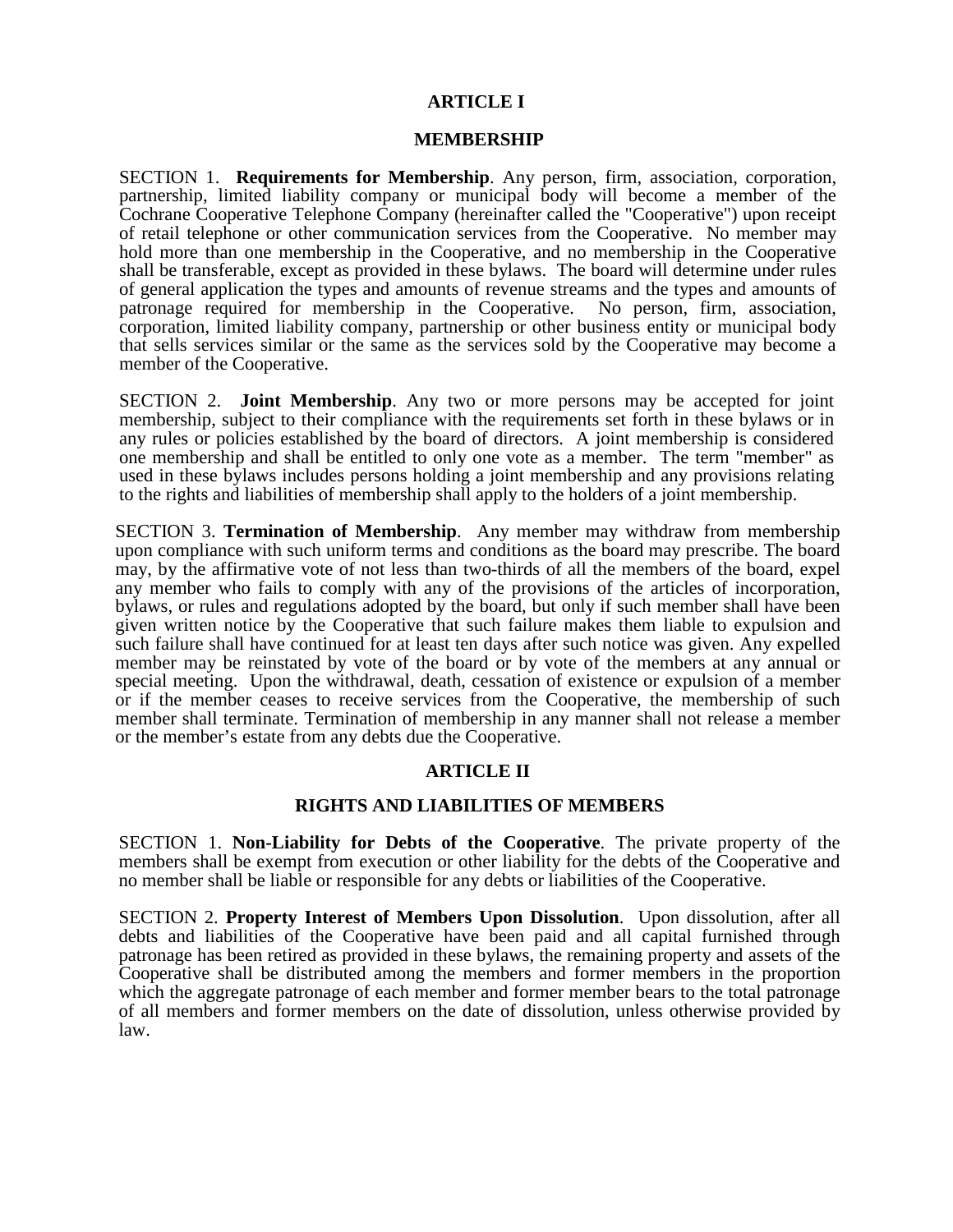# **ARTICLE III**

## **MEETINGS OF MEMBERS**

SECTION 1. **Annual Meeting**. An annual meeting of the members shall be held each year at a date, time, and place selected by the board.

SECTION 2. **Special Meetings**. Special member meetings may be called by the president, board, or members having one-fifth of the votes entitled to be cast at such meeting

SECTION 3. **Notice of Meetings**. Written notice, stating the place, day and hour, and in case of a special member meeting the purposes for which the meeting is called, shall be given not less than 7 nor more than 30 days before a member meeting. Notice shall be given either personally or by mail. If mailed, the notice is given when it is deposited, or a newsletter or other publication of the Cooperative which includes the notice is deposited in the United States mail, with postage prepaid, addressed to the member at the member's address as it appears on the records of the Cooperative. Notice may be given by email or other electronic means if authorized by the Wisconsin Cooperative Association Act. The failure of any member to receive notice of an annual or special member meeting shall not invalidate any action taken at the meeting.

SECTION 4. **Quorum**. A quorum at a member meeting shall be 10% of the members but shall never be more than 50 members. Members represented by signed mail ballot may be counted in computing a quorum only on those questions as to which the mail ballot is used.

SECTION 5. **Voting**. Each member shall be entitled to only one vote upon each matter submitted to a vote at a meeting of the members. All questions shall be decided by a vote of a majority of the members voting thereon in person except as otherwise provided by law, the articles of incorporation, or these bylaws.

SECTION 6. **Order of Business**. The order of business at meetings of the members shall be determined by the board.

SECTION 7. **Postponement of a Meeting**. In the event of inclement weather or of the occurrence of a catastrophic event, any meeting of the members may be postponed by the president. Notice of the adjourned meeting shall be given in any media of general circulation or broadcast serving the area or by electronic notice to members.

SECTION 8. **Voting by Mail**. Members may vote by mail on any motion to be presented to a meeting of members and for election or removal of directors. Ballots for the vote on any motion and for voting on the election or removal of directors shall be mailed with the notice of the meeting. A member absent from the meeting may vote by submitting a signed ballot.

SECTION 9. **Voting by Electronic Means**. Members entitled to vote on a motion or for election of directors may vote by electronic means if authorized by law and approved by the board of directors.

## **ARTICLE IV**

## **BOARD MEMBERS**

SECTION 1. **Number; Powers.** The business and affairs of the Cooperative shall be managed by a board of five (5) directors which shall exercise all of the powers of the Cooperative except such as are by law, the articles of incorporation, or these bylaws conferred upon or reserved to the members; provided however, that the reduction in the number of members of the Board shall not affect the tenure of any director currently serving on the Board and shall not affect the right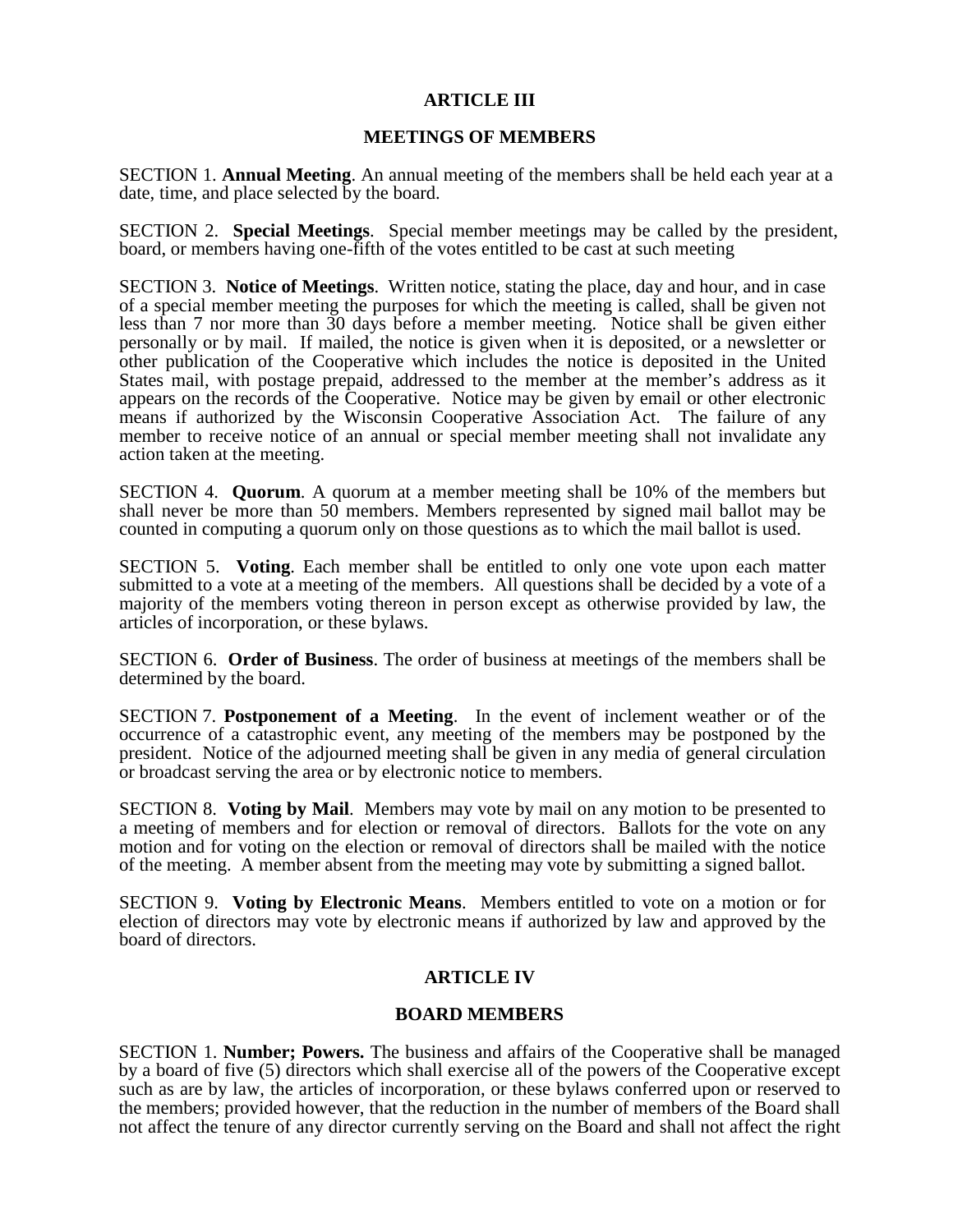of such director to continue to run and be elected; and the size of the Board shall only be reduced from the size at the time this Section 1 is amended if and when a Board member ceases to serve as a director. (amended 10.22.13).

SECTION 2. **Election and Term**. Members of the board shall be elected by secret ballot at annual meetings of the members and shall serve five-year terms. The terms of board members shall be staggered to ensure continuity. If an election of board members is not held on the day designated for the annual meeting or any adjournment thereof, a special meeting of the members shall be held for the purpose of electing board members within a reasonable time thereafter. (amended 10.22.13).

SECTION 3. **Qualifications**. No person shall be eligible to become or remain a board member of the Cooperative who: is not a member and bona fide resident of the area served or to be served by the Cooperative; or is in any way employed by or financially interested in a competing enterprise or business engaged in selling telephone or communication service or supplies or constructing or maintaining telephone or communication facilities; or is employed by or has a financial interest in any business that sells the same or similar services sold by the Cooperative; or is closely related to an incumbent director or an employee of the Cooperative. Closely related means a person who is a spouse, child, grandparent, parent, brother, sister, aunt, uncle, nephew or niece, by blood or by marriage. However, no incumbent director shall lose eligibility to remain a director because of a marriage to which the director is not a party. Upon establishment of the fact that a board member is holding the office in violation of any of the foregoing provisions, the board shall remove such board member from office. Nothing contained in this section shall affect in any manner whatsoever the validity of any action taken at any meeting of the board.

SECTION 4. **Nominations and Elections**. All board members shall be elected at large. The board shall appoint, not less than 40 days nor more than 90 days before a meeting at which directors will be elected, a nominating committee consisting of at least 3 persons. No board member or close relative of a board member may serve on the committee. The committee shall prepare and post at the principal office of the Cooperative at least 20 days prior to a meeting at which directors will be elected a list of nominations for each board position that is up for election. The list shall include as many nominees for each position as the committee deems appropriate and desirable. Nominations may also be made by petition signed by at least 35 members and delivered to the principal office of the cooperative at least 20 days before the meeting at which directors will be elected.

SECTION 5. **Removal of Board Members by Members**. Any member may bring charges against a board member and, by filing with the secretary such charges in writing, together with a petition signed by at least ten percent of the members or 200, whichever is less, may request the removal of such board member. Such board member shall be informed in writing of the charges at least two days prior to the meeting of the members at which the charges are to be considered and shall have an opportunity at the meeting to be heard in person or by counsel and to present evidence in respect to the charges; and the person or persons bringing the charges shall have the same opportunity. The question of the removal of such board member shall be considered and voted upon at the meeting of the members and any vacancy created by such removal may be filed by vote of the members at such meeting without compliance with the provisions of these bylaws with respect to nominations.

SECTION 6. **Vacancies**. Subject to the provisions of these bylaws with respect to the filling of vacancies caused by the removal of board members by the members, a vacancy occurring in the board shall be filled by the affirmative vote of a majority of the remaining board members for the unexpired portion of the term.

SECTION 7. **Compensation**. Board members shall, as determined by resolution of the board, receive a fixed sum for each day or portion of a day spent on Cooperative business,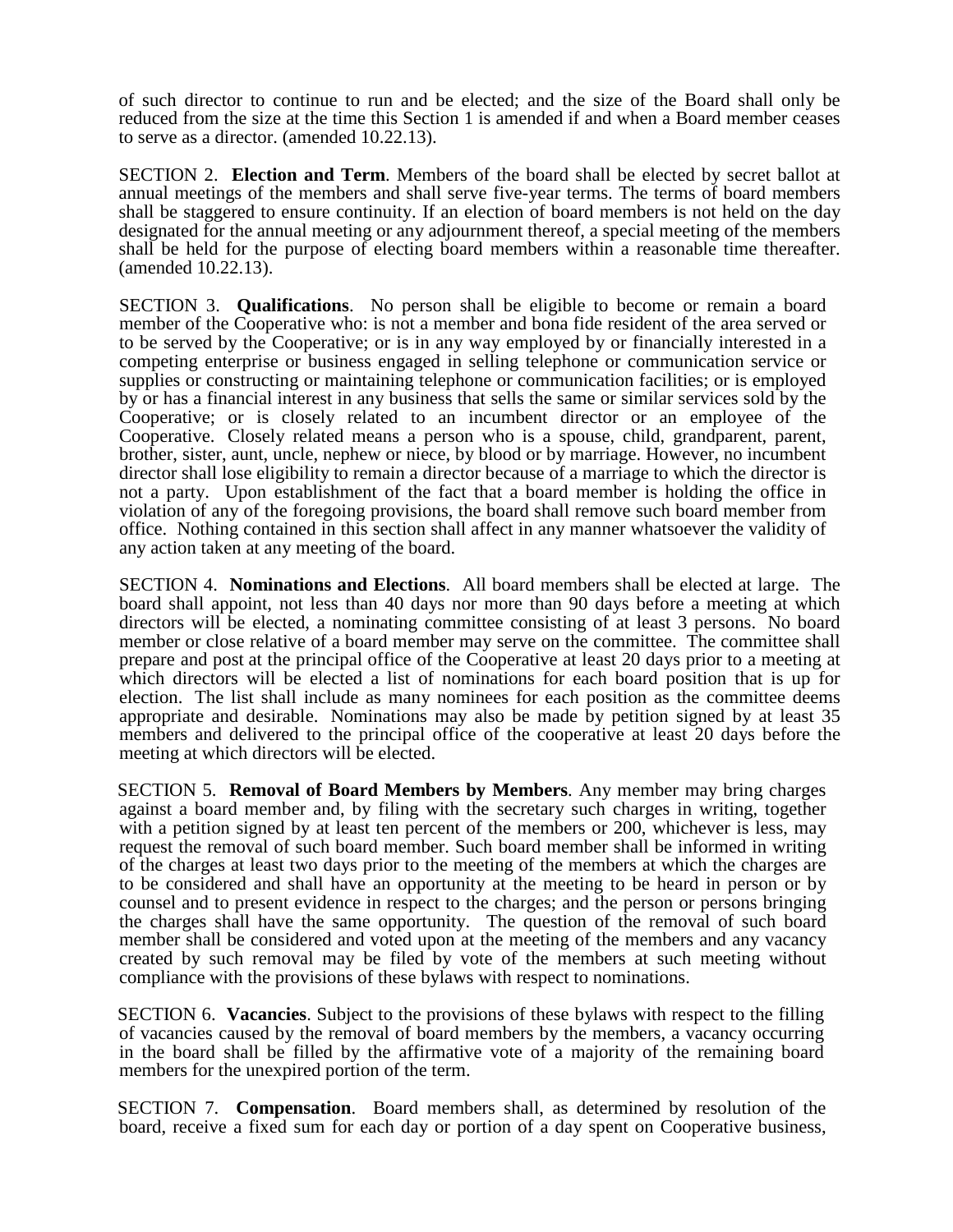such as attendance at meetings, conferences, and training programs, or performing committee assignments when authorized by the board. If authorized by the board, board members may also be reimbursed for expenses actually and necessarily incurred in carrying out such Cooperative business, or granted a reasonable per diem allowance by the board in lieu of detailed accounting for some of these expenses. Board members who elect to participate may be extended various forms of liability and accident insurance as well as participation in benefits provided to employees, except for benefits based on salary. No board member shall receive compensation for service to the cooperative in any other capacity, nor shall any close relative of a board member receive compensation for serving the Cooperative, unless the payment and amount of compensation shall be specifically authorized by a vote of the members or the service by the board member or close relative shall have been certified by the board as an emergency measure. For purpose of this section, "close relative" includes grandparent, parent, husband, wife, child, grandchild, brother, sister, aunt, uncle, nephew, and niece, by blood, by marriage, or by adoption, and a spouse or domestic partner of any of the foregoing.

## **ARTICLE V**

## **MEETINGS OF BOARD**

SECTION 1. **Regular Meeting**. Regular meetings of the board shall be held at such times and places and dates as designated by the board.

SECTION 2. **Special Meetings**. Special meetings of the board may be called by the president or by any three board members. The president or board members calling the meeting shall fix the day, time and place for holding the meeting.

SECTION 3. **Notice of Board Meetings**. Written notice of the time, place, and purpose of any special meeting of the board shall be delivered to each board member either personally or by mail, or by email or other electronic means. If mailed, such notice shall be deemed to be delivered when deposited in the United States mail addressed to the board member at the board member's address as it appears on the records of the Cooperative, with postage prepaid, at least five days before the date set for the meeting.

SECTION 4. **Quorum**. A majority of the board shall constitute a quorum, provided that if less than a majority of the board is present at said meeting, a majority of the board present may adjourn the meeting from time to time; and provided further, that the Secretary shall notify any absent board members of the time and place of such adjourned meeting. The act of a majority of the board members present at a meeting at which a quorum is present shall be the act of the board, except as otherwise provided in these bylaws.

## **ARTICLE VI**

## **OFFICERS**

SECTION 1. **Number**. The officers of the Cooperative shall be a president, vice president, secretary, treasurer, and such other officers as may be determined by the board from time to time. The offices of secretary and treasurer may be held by the same person.

SECTION 2. **Election and Term of Office**. The officers shall be elected annually by and from the board at the first meeting of the board after the annual meeting of the members. Each officer shall hold office until the first meeting of the board following the next succeeding annual meeting of the members or until a successor shall have been elected and shall have qualified. A vacancy in any office shall be filled by the board for the unexpired portion of the term.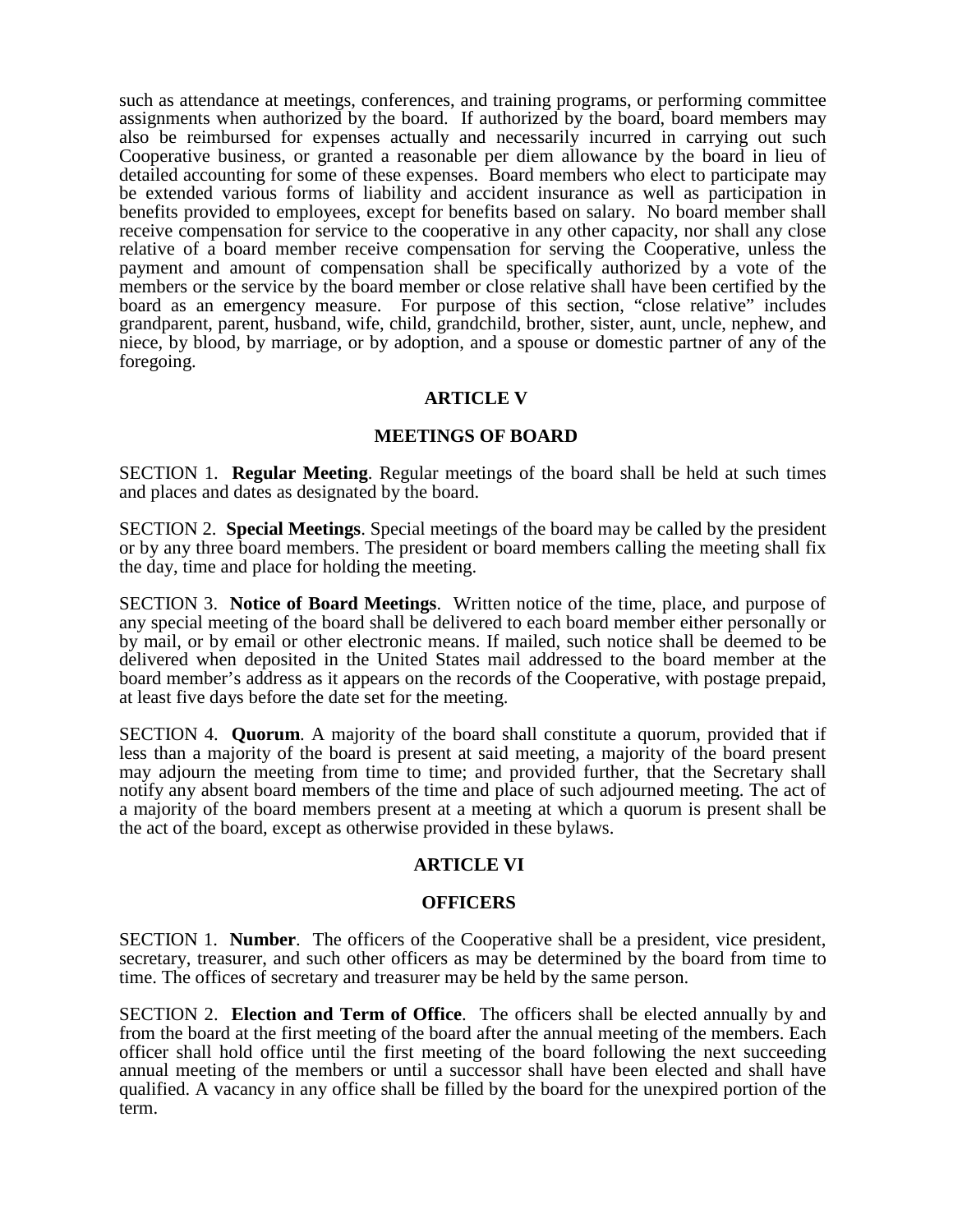SECTION 3. **Removal of Officers and Agents by the Board**. Any officer or agent elected or appointed by the board may be removed by the board whenever in its judgment the best interests of the Cooperative will be served thereby. In addition, any member of the Cooperative may bring charges against an officer, and by filing with the secretary such charges in writing together with a petition signed by ten percent of the members or 200, whichever is less, may request the removal of such officer. The officer against whom such charges have been brought shall be informed in writing of the charges at least ten days prior to the board meeting at which the charges are to be considered and shall have an opportunity at the meeting to be heard in person or by counsel and to present evidence in respect of the charges; and the person or persons bringing the charges shall have the same opportunity. In the event the board does not remove such officer, the question of such officer's removal may be considered and voted upon at the next meeting of the members.

SECTION 4. **President**. The president shall be the principal executive officer of the Cooperative and, unless otherwise determined by the board, shall preside at all meetings of the members and the board and in general perform all duties incident to the office of president and such other duties as may be assigned by the board from time to time.

SECTION 5. **Vice President**. In the absence of the president, or in the event of the president's inability or refusal to act, the vice president shall perform the duties of the president, and when so acting shall have all the powers of and be subject to all the restrictions upon the president. The vice president shall also perform such other duties as from time to time may be assigned by the board.

SECTION 6. **Secretary**. The secretary shall be responsible for supervising the keeping of minutes of the meetings of the members and of the board in books, seeing that all notices are duly given in accordance with these bylaws or as required by law, and in general performing all duties incident to the office of secretary and such other duties as from time to time may be assigned by the board.

SECTION 7. **Treasurer**. The treasurer shall be responsible for the general performance of all the duties incident to the office of treasurer and such other duties as from time to time may be assigned by the board.

SECTION 8. **Manager**. The board may appoint a manager who may be, but who shall not be required to be, a member of the Cooperative. The manager shall perform such duties and shall exercise such authority as the board may from time to time authorize.

SECTION 9. **Bonds of Officers**. Any officer or agent of the cooperative charged with responsibility for the custody of any of its funds or property may be bonded in such sum and with such surety as the board shall determine. The board in its discretion may also require any other officer, agent, or employee of the Cooperative to be bonded in such amount and with such surety as it shall determine.

SECTION 10. **Compensation**. The powers, duties, and compensation of officers, agents, and employees shall be fixed by the board subject to the provisions of these bylaws with respect to compensation for a board member and close relatives of a board member.

SECTION 11. **Reports**. The officers of the Cooperative shall submit at each annual member meeting reports covering the business of the Cooperative for the previous fiscal year.

# **ARTICLE VII**

## **NON-PROFIT OPERATION**

SECTION 1. **Interest or Dividends on Capital Prohibited**. The Cooperative shall at all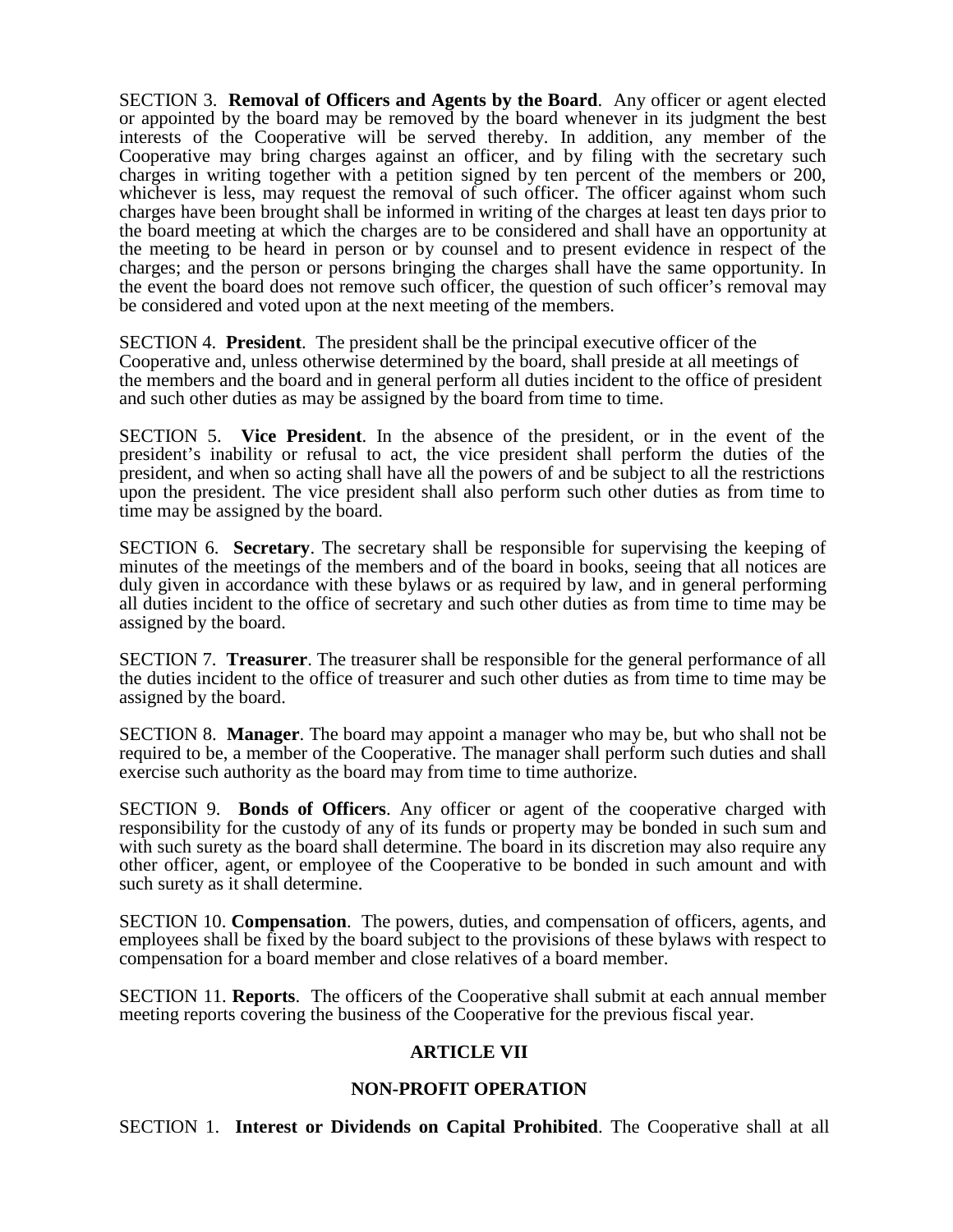times be operated on a Cooperative non-profit basis for the mutual benefit of its patrons. No interest or dividends shall be paid or payable by the Cooperative on any capital furnished by its patrons.

SECTION 2. **Patronage Capital in Connection with Furnishing Telephone and Other Communication Services**. In the furnishing of telephone and other communication services the Cooperative's operations shall be so conducted that all patrons will through their patronage furnish capital for the Cooperative. In order to induce patronage and to assure that the Cooperative will operate on a non-profit basis, the Cooperative is obligated to account on a patronage basis to all its patrons for all amounts received and receivable from the furnishing of telephone and other communication services in excess of operating costs and expenses properly chargeable against the furnishing of telephone and other communication services. All such amounts in excess of operating costs and expenses at the moment of receipt by the Cooperative are received with the understanding that they are furnished by the patrons as capital. The Cooperative is obligated to pay by credits to a capital account for each patron all such amounts in excess of operating costs and expenses. The books and records of the Cooperative shall be set up and kept in such a manner that at the end of each fiscal year the amount of capital, if any, so furnished by each patron is clearly reflected and credited in an appropriate record to the capital account of each patron, and the Cooperative shall within a reasonable time after the close of the fiscal year notify each patron of the amount of capital so credited to the Patron's account. All such amounts credited to the capital account of any patron shall have the same status as though they had been paid to the patron in cash in pursuance of a legal obligation to do so and the patron had then furnished the Cooperative corresponding amounts for capital.

All other amounts received by the Cooperative from its operations in excess of costs and expenses shall, insofar as permitted by law, be (a) used to offset any losses incurred during the current or any prior fiscal year and (b) to the extent not needed for the purpose, allocated to its patrons on a patronage basis and any amount so allocated shall be included as part of the capital credited to the accounts of patrons, as herein provided.

In the event of dissolution or liquidation of the Cooperative, after all outstanding indebtedness of the Cooperative shall have been paid, outstanding capital credits shall be retired without priority on a pro rata basis before any payments are made on account of property rights of members. If, at any time prior to dissolution or liquidation, the board shall determine that the financial condition of the Cooperative will not be impaired thereby the capital credited to patrons' accounts may be retired in full or in part. Any such retirements of capital shall be made in order of priority according to the year in which the capital was furnished and credited, the capital first received by the Cooperative being first retired.

Capital credited to the account of each patron shall be assignable only on the books of the Cooperative pursuant to written instructions from the assignor and only to successors in interest or successors in occupancy in all or a part of such patron's premises served by the Cooperative unless the board, acting under policies of general application, shall determine otherwise.

Notwithstanding any other provision of these bylaws, the board at its discretion, shall have the power at any time upon the death of any patron, if the legal representatives of the Patron's estate shall request in writing that the capital credited to any such patron be retired prior to the time such capital would otherwise be retired under the provisions of these bylaws, to retire capital credited to any such patron immediately upon such terms and conditions as the board, acting under policies of general application, and the legal representatives of such patron's estate shall agree upon; provided, however, that the financial condition of the Cooperative will not be impaired thereby.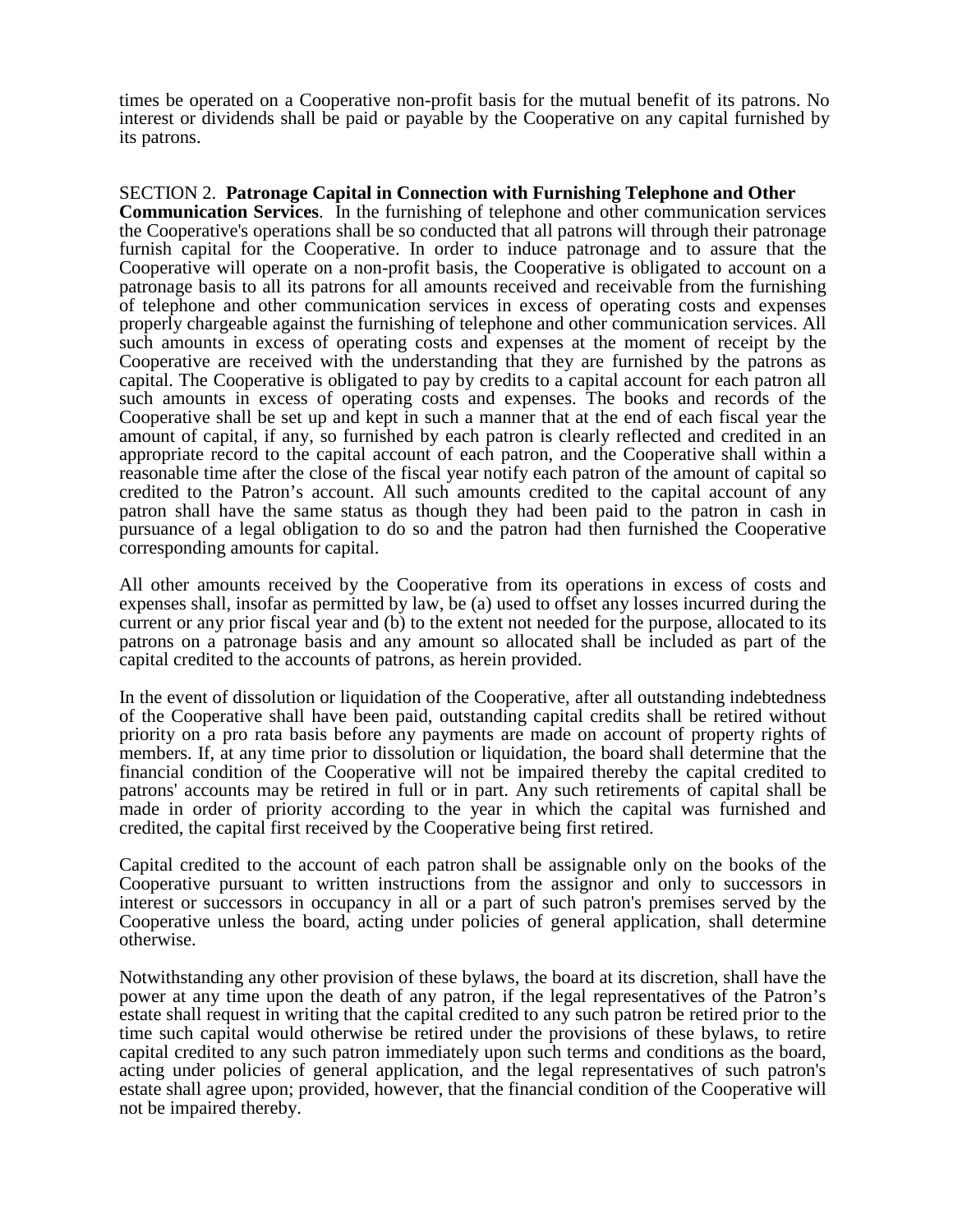The patrons of the Cooperative, by dealing with the Cooperative, acknowledge that the terms and provisions of the articles of incorporation and bylaws shall constitute and be a contract between the Cooperative and each patron, and both the Cooperative and the patrons are bound by such contract, as fully as though each patron had individually signed a separate instrument containing such terms and provisions. The provisions of this article of the bylaws shall be called to the attention of each patron of the Cooperative by posting in a conspicuous place in the Cooperative's office.

SECTION 3. **Lien and Set-off**. The Cooperative shall have a continuing lien against patronage capital allocated and credited to any patron for any indebtedness due and owing from such patron to the Cooperative and such indebtedness to the extent of such capital so allocated and credited upon which the Cooperative has a lien shall not be extinguished by the bankruptcy of said patron or lapse of time, but shall be set off against any capital allocated and credited to said patron in any retirement of patronage capital to said patron or to the patron's estate or heirs or surviving joint member.

SECTION 4. **Unclaimed Property**. The board may declare any unclaimed funds or property, including unclaimed capital credits checks, forfeited as unclaimed funds as authorized by the Wisconsin Cooperative Association Act and shall follow the procedure for unclaimed funds set forth in the Act.

If subsequent to a forfeiture the owner of the funds at the time of forfeiture makes a claim, the funds must be refunded. The board of directors may establish a reserve to pay claims made to the board after forfeiture.

## **ARTICLE VIII**

#### **DISPOSITION OF PROPERTY**

The Cooperative may not sell, mortgage, lease, or otherwise dispose of or encumber all or any substantial portion of its property unless such sale, mortgage, lease, or other disposition or encumbrance is authorized at a meeting of the members thereof by the affirmative vote of not less than two-thirds of all the members of the Cooperative, and unless the notice of such proposed sale, mortgage, lease, or other disposition or encumbrance shall have been contained in the notice of the meeting; provided, however, that notwithstanding anything herein contained, the board of the Cooperative, without authorization by the members thereof, shall have full power and authority to authorize the execution and delivery of a mortgage or mortgages or a deed or deed of trust upon, or the pledging or encumbering of, any or all of the property, assets, rights, privileges, licenses, franchises, and permits of the Cooperative, whether acquired or to be acquired, and wherever situated, as well as the revenues and income therefrom, all upon such terms and conditions as the board shall determine, to secure any indebtedness of the Cooperative to the United States of America or any instrumentality or agency thereof; provided further that the board may upon the authorization of a majority of those members of the Cooperative present at a meeting of the members thereof, sell, lease, or otherwise dispose of all or a substantial portion of its property to another Cooperative or foreign corporation doing business in this State pursuant to the Act under which this Cooperative is incorporated.

## **ARTICLE IX**

## **SEAL**

The corporate seal of the Cooperative shall have inscribed thereon the name of the Cooperative and the words "Corporate Seal, Cochrane, Wisconsin".